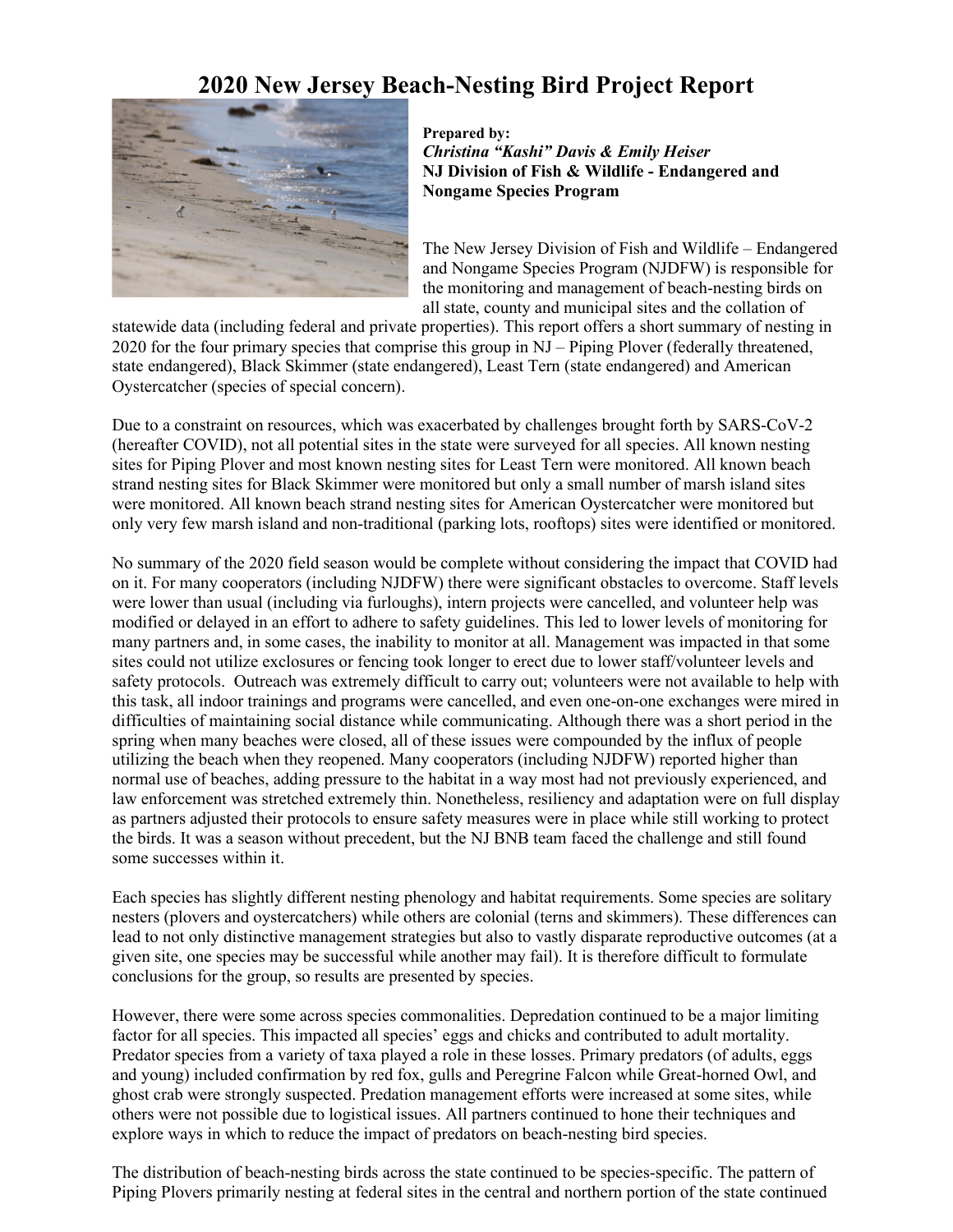and a decline in pairs occurred. This follows a troubling pattern of an unstable population in NJ, despite relatively high productivity for the last seven seasons. On a positive note, Cape May County picked up two nesting sites this year (Ocean City – North and Coast Guard-TRACEN) and the state's overall productivity was higher than the long-term average, and markedly so at some sites and regions. The dominance of Seaview Harbor Marina as the premiere nesting area for Black Skimmers continued in 2020, but sites such as Stone Harbor Point continued to expand their proportion of the state's population. Despite low productivity, Least Terns continued to be distributed rather evenly throughout the state. The same was true for American Oystercatchers, the one beach-nesting bird that continues to showcase its elasticity by utilizing a variety nesting site types throughout the beach strand of NJ.

Banding of plovers, skimmers and oystercatchers was impacted by COVID, resulting in fewer birds marked. The SUNY-ESF Piping Plover research projects, which resulted in hundreds of plovers banded from 2012-2019, were completed and this further reduced the number of birds banded. However, a small number of plovers associated with the Barnegat Light restoration project were marked in 2020. NJDFW and The Wetlands Institute adjusted protocols to allow them to safely trap and band Black Skimmers. The total number of skimmers banded was reduced from last year, but banding did occur for the first time at Seaview Harbor Marina, a positive step forward. A small number of juvenile American Oystercatchers were also banded at sites throughout the state.

More so than any year in the recent past, the NJDFW wishes to express its profound gratitude to all the cooperators that worked tirelessly to ensure that the birds were protected during the 2020 field season.

### *Special thanks to Alfred Breed for his help in compiling data in this report.*

*Data from partners was provided by USNPS -Gateway National Recreation Area – Sandy Hook Unit, USFWS – Edwin B. Forsythe National Wildlife Refuge & Cape May National Wildlife Refuge, USCG - TRACEN, The Nature Conservancy, The Wetlands Institute, & New Jersey Audubon Society.* 

*A more detailed report for Piping Plover can be requested through NJDWF-ENSP.*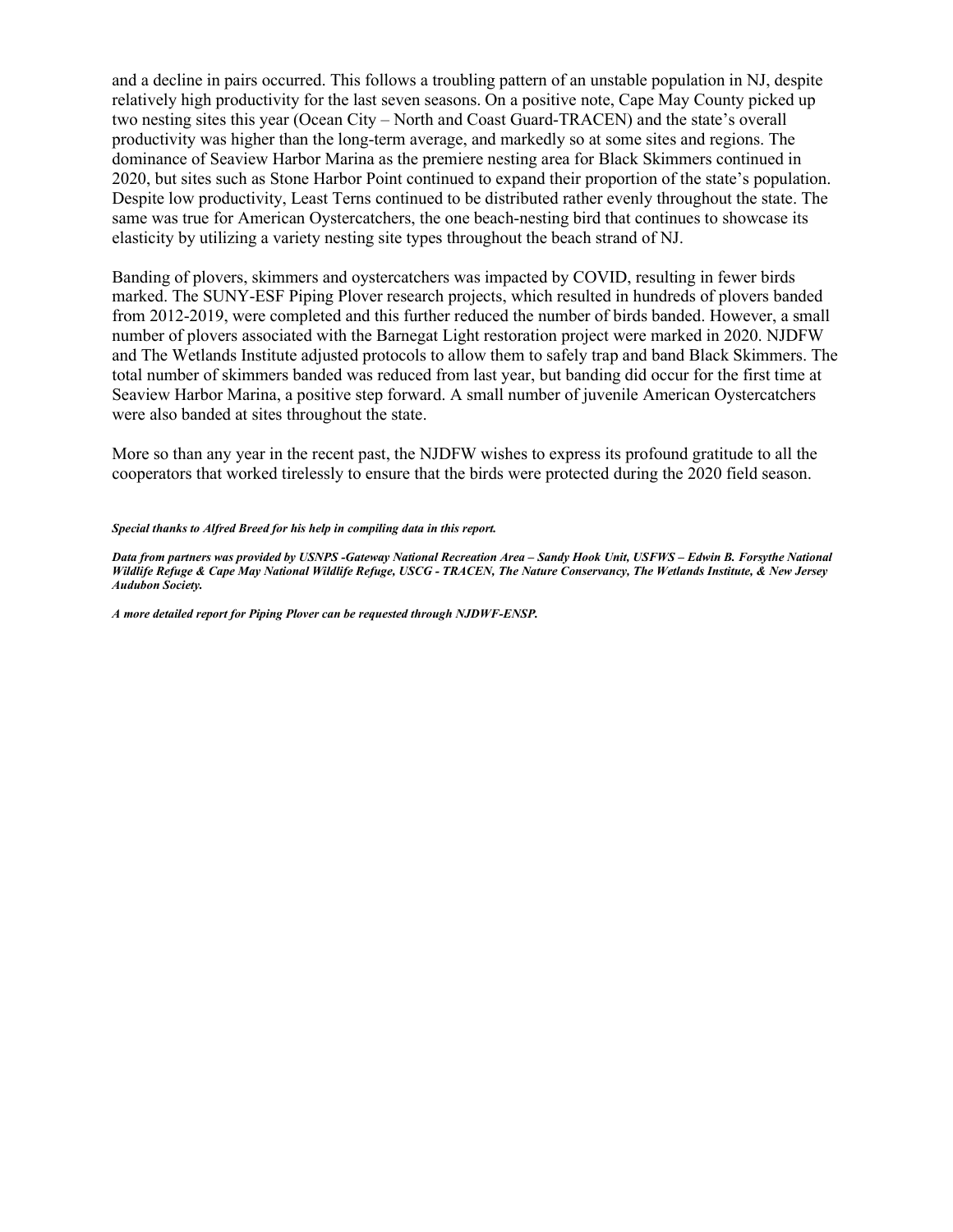# **New Jersey Beach Nesting Bird Sites: 2020**



*\* This map represents all the Atlantic Coast sites where confirmed nesting was documented. It does not show sites that were monitored but no active nesting detected or sites that nesting did/may have occurred but where there was no monitoring, as was largely the case for the marsh islands of the Atlantic Coast.*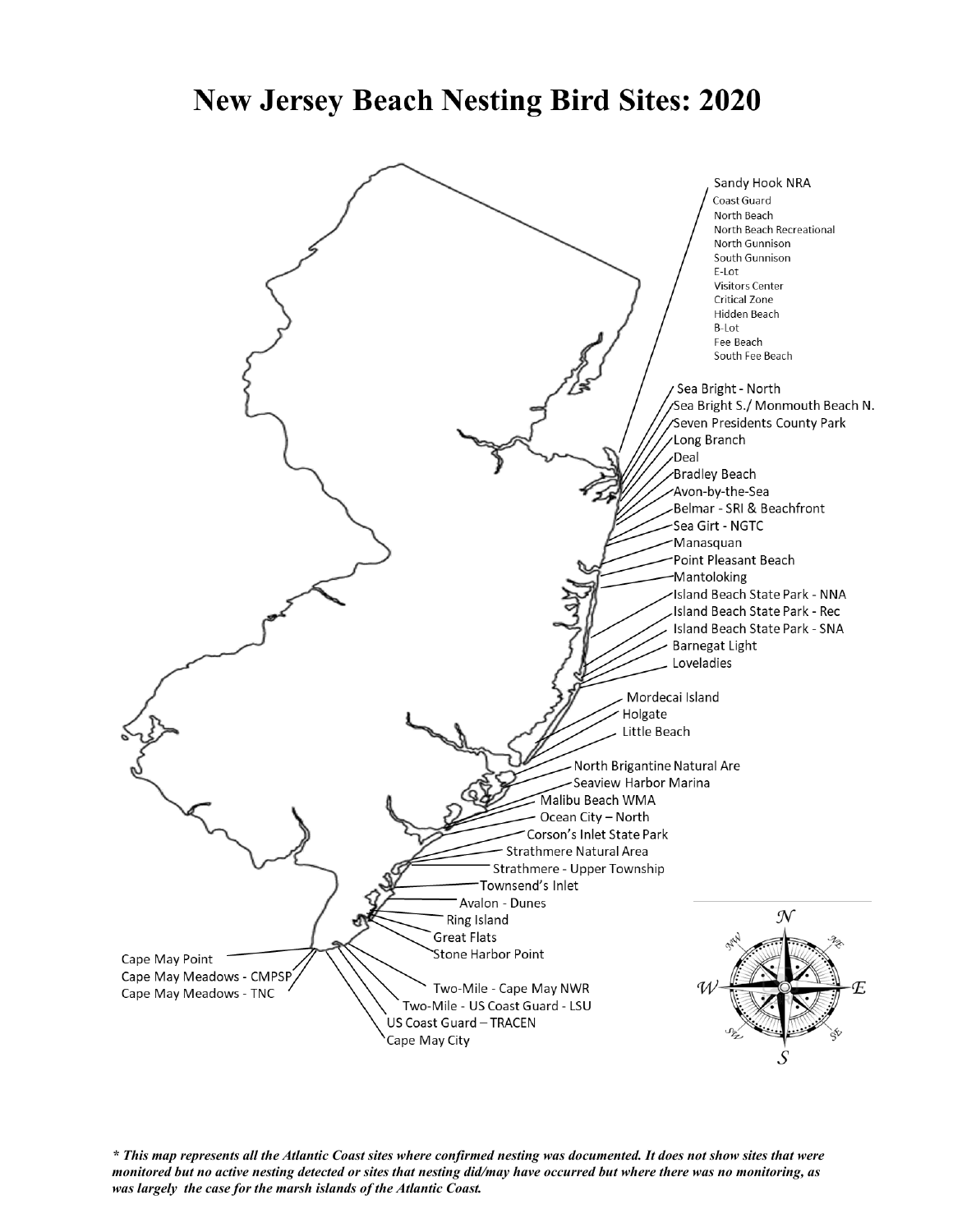# **Piping Plover Nesting Summary**

- One hundred and three (103) pairs of Piping Plovers nested in New Jersey in 2020, an 10% decrease from 2019 (114) and a 7% increase from 2018 (96). This tally continued the highly unstable nature of the NJ population, despite higher than average productivity, over the last seven years.
- Pairs nested at 20 sites statewide, a sharp decrease from 27 in 2019 and back to the lower rates observed over the last 5+ years. The distribution continues to heavily favor the northern part of the state, but the only two new sites added were in Cape May County. Those two sites were Ocean City – North (last active in 2005) and Coast Guard - TRACEN (last active in 2013).
- The 103 pairs laid 154 nests. Of those nests, 71 hatched (46%), 82 failed (53%) and one had an unknown outcome (1%). Of the 82 that failed, 38 were lost to predators (46%), 15 to flooding (18%), four to abandonment (5%), two were blown over (3%), and 23 had undetermined failure (28%). Notably, only one of the abandonments was of an exclosed nest.
- Statewide pair-nest success (the percentage of pairs that successfully hatch at least one nest) decreased in 2020 compared to 2019 (69% vs. 83%, respectively), but was on par for the period since federal listing (70%).
- The statewide productivity rate was 1.29 fledglings/pair, similar to 2019 (1.24 fledglings/pair) and higher than the average since federal listing (1.05 fledglings/pair).
- NJ biologists continued to use predator exclosures in 2020, albeit at a much lower rate due to COVID restrictions and concerns of predators keying in on them. This year, just 30 nests were exclosed, or 19% of nesting attempts. The exclosed hatch rate was 77%. The abandonment rate for exclosed nests was 3% (abandonments can suggest an adult mortality event). The unexclosed hatch rate was 39%. Of the nests not exclosed, 31% were lost to predators.
- The majority of plovers (77%) are still nesting at two federal sites (Gateway NWA Sandy Hook and EB Forsythe NWR). The loss of pairs this year at presumably less desirable sites highlighted this trend even more than in the past. Monmouth County non-federal properties lost both sites (no birds present) and pairs from sites (fewer pairs present at an active site). Cape May County continued its slow upward trend with seven pairs at four sites. Although still far from its peak of 43 pairs in 2002, it is up from 2018 when there were three pairs at just one site.
- The decrease in pair number ended the short-lived relief of 2019 when pair numbers rebounded. 2020 brought back the nagging questions that have dogged biologists since 2014, most especially why there is so much instability in the population when the productivity has been at its highest consecutive rates since monitoring began in the 1980s. In the 2019 report, biologists were concerned about the sustainability of that year's increase and those concerns were justified. As in 2017 and 2018, there were also a larger number of bachelor birds than average, reigniting concerns that there may not be enough breeding opportunities for plovers in NJ. More work is needed to understand these patterns and how to break out of this cycle.
- 2020 represented the seventh year that plovers were banded in the state. However, due to the conclusion of the State University New York-ESF study in 2019 and COVID restrictions in 2020, just seven plovers were banded, all chicks from the Barnegat Light Restoration Area. That brings the total number of plovers banded in NJ since 2012 to 654. Managers hope to increase the number of birds banded in future years, as this data provides a wealth of information on NJ plovers.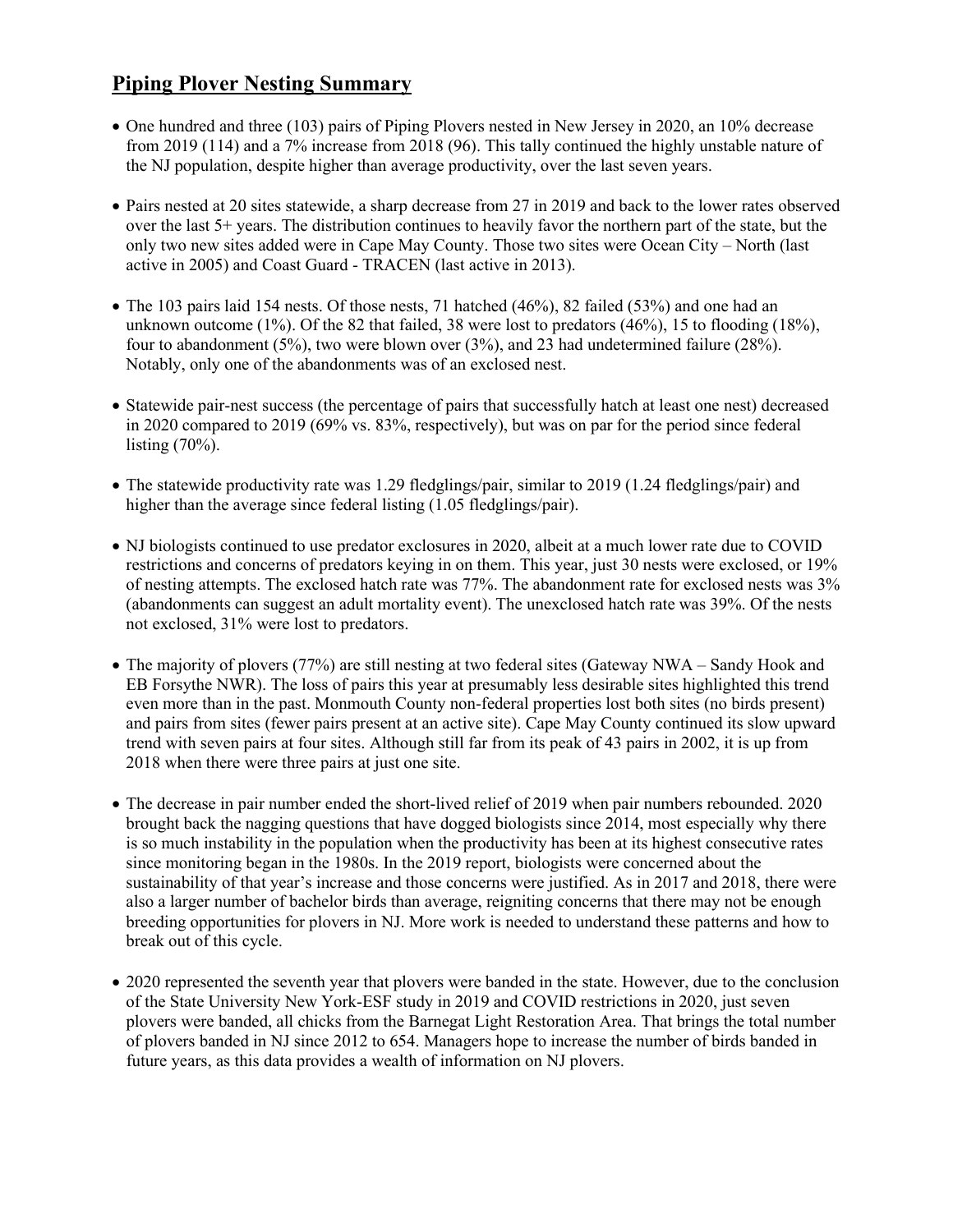# **New Jersey Piping Plover Nesting Summary by Site: 2020**

|                                     | 2020           |                  |                  |                |        |                  |
|-------------------------------------|----------------|------------------|------------------|----------------|--------|------------------|
|                                     |                | <b>Pairs</b>     | <b>Chicks</b>    | Pair           | Fledge | <b>SP Fledge</b> |
| <b>Site</b>                         | <b>Pairs</b>   | <b>Hatched</b>   | Fledged          | <b>Success</b> | Rate   | Rate             |
| Sandy Hook NRA                      | 40             | 21               | 31               | 0.53           | 0.78   | 1.48             |
| Coast Guard                         | $\overline{2}$ | $\theta$         | $\theta$         | 0.00           | 0.00   | 0.00             |
| North Beach                         | 11             | $\overline{4}$   | $\overline{7}$   | 0.36           | 0.64   | 1.75             |
| <b>North Beach Recreational</b>     | $\overline{2}$ | $\overline{2}$   | $\mathcal{I}$    | 1.00           | 0.50   | 0.50             |
| <b>North Gunnison</b>               | 8              | 8                | 15               | 1.00           | 1.88   | 1.88             |
| South Gunnison                      | $\overline{4}$ | $\overline{4}$   | 5                | 1.00           | 1.25   | 1.25             |
| Critical Zone                       | 6              | $\boldsymbol{l}$ | $\boldsymbol{l}$ | 0.17           | 0.17   | 1.00             |
| Fee Beach                           | $\overline{4}$ | $\mathfrak l$    | $\theta$         | 0.25           | 0.00   | 0.00             |
| South Fee Beach                     | $\overline{3}$ | $\mathfrak l$    | $\overline{2}$   | 0.33           | 0.67   | 2.00             |
| Sea Bright - North                  | 6              | $\overline{4}$   | 13               | 0.67           | 2.17   | 3.25             |
| Monmouth Beach – North <sup>1</sup> | $\overline{2}$ | 1                | $\mathbf{1}$     | 0.50           | 0.50   | 1.00             |
| Region 2 Subtotal                   | 48             | 26               | 45               | 0.54           | 0.94   | 1.73             |
| Sea Girt - NGTC                     | 1              | 1                | $\overline{3}$   | 1.00           | 3.00   | 3.00             |
| <b>Island Beach SP NNA</b>          | $\overline{4}$ | $\overline{4}$   | 5                | 1.00           | 1.25   | 1.25             |
| <b>Barnegat Light</b>               | $\overline{2}$ | $\overline{2}$   | 5                | 1.00           | 2.50   | 2.50             |
| Region 3 Subtotal                   | $\overline{7}$ | $\overline{7}$   | 13               | 1.00           | 1.86   | 1.86             |
| EB Forsythe NWR                     | 39             | 30               | 65               | 0.77           | 1.67   | 2.17             |
| Holgate                             | 29             | 21               | 51               | 0.72           | 1.76   | 2.43             |
| Little Beach                        | 10             | 9                | 14               | 0.90           | 1.40   | 1.56             |
| North Brigantine NA                 | $\overline{2}$ | $\overline{2}$   | $\overline{4}$   | 1.00           | 2.00   | 2.00             |
| Region 4 Subtotal                   | 41             | 32               | 69               | 0.78           | 1.68   | 2.16             |
| <b>Ocean City North</b>             | $\overline{2}$ | 1                | 3                | 0.50           | 1.50   | 3.00             |
| Region 5 Subtotal                   | $\overline{2}$ | $\mathbf{1}$     | $\mathbf{3}$     | 0.50           | 1.50   | 3.00             |
| Corson's Inlet SP                   | $\overline{2}$ | $\overline{2}$   | $\overline{2}$   | 1.00           | 1.00   | 1.00             |
| Region 6 Subtotal                   | $\overline{2}$ | $\overline{2}$   | $\overline{2}$   | 1.00           | 1.00   | 1.00             |
| <b>Stone Harbor Point</b>           | $\overline{2}$ | $\overline{2}$   | $\overline{0}$   | 1.00           | 0.00   | 0.00             |
| <b>Coast Guard - TRACEN</b>         | $\mathbf{1}$   | $\mathbf{1}$     | $\mathbf{1}$     | 1.00           | 1.00   | 1.00             |
| <b>Region 7 Subtotal</b>            | 3              | 3                | $\mathbf{1}$     | 1.00           | 0.33   | 0.33             |
| <b>NJDFW sites TOTAL</b>            | 24             | 20               | 37               | 0.83           | 1.54   | 1.85             |
| <b>All NJ sites TOTAL</b>           | 103            | 71               | 133              | 0.69           | 1.29   | 1.87             |
| # Active Sites                      | 20             |                  |                  |                |        |                  |

1 This site includes Sea Bright – South and Monmouth Beach – North

**Pair Success** equals the percentage of pairs that hatched young (at least one chick observed). **Fledge Rate** equals the number of chicks fledged per pair.

**Successful Pair (SP) Fledge Rate** equals the number of chicks fledged per pair that successfully hatched young.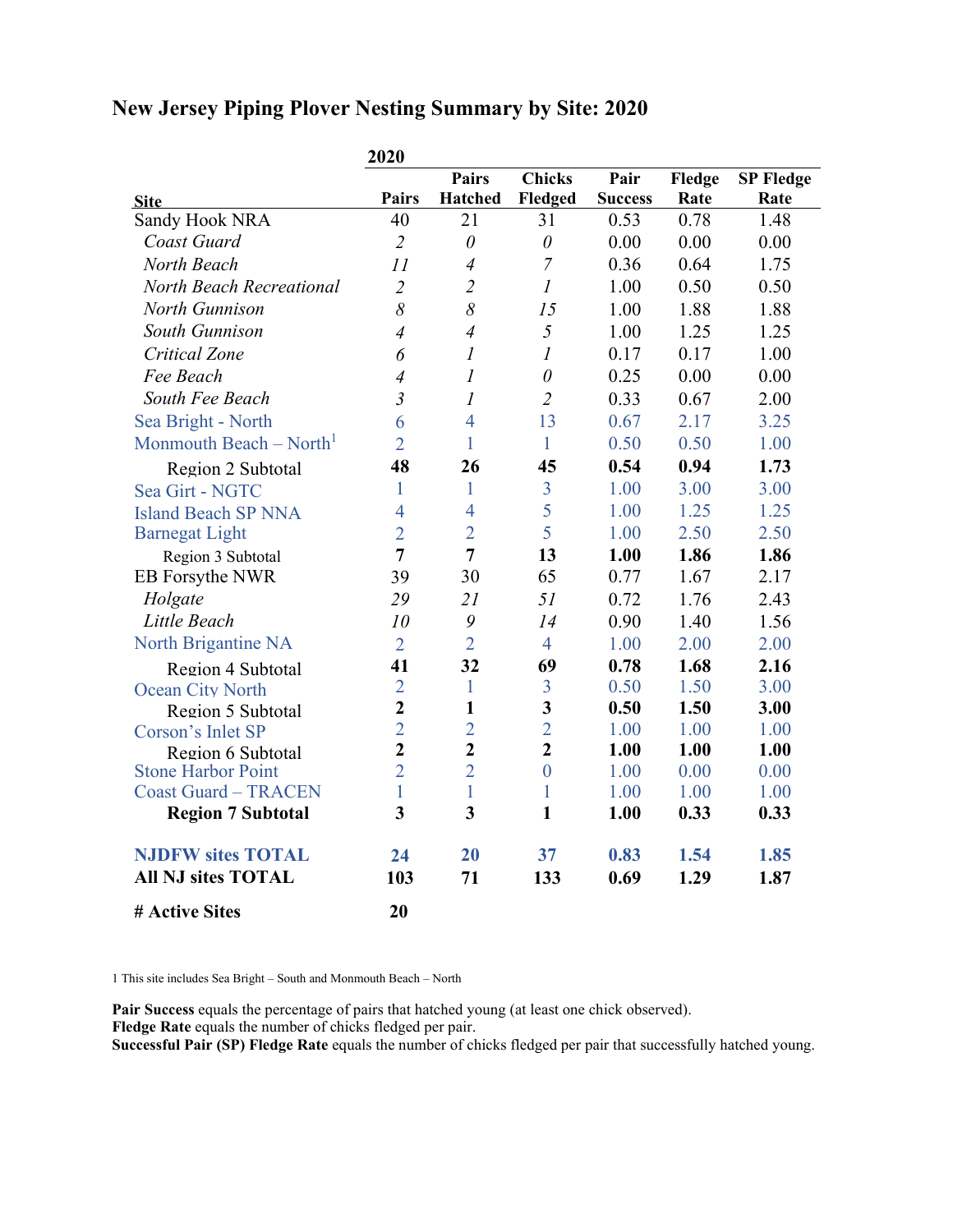

# **New Jersey Piping Plover Population: 1987-2020**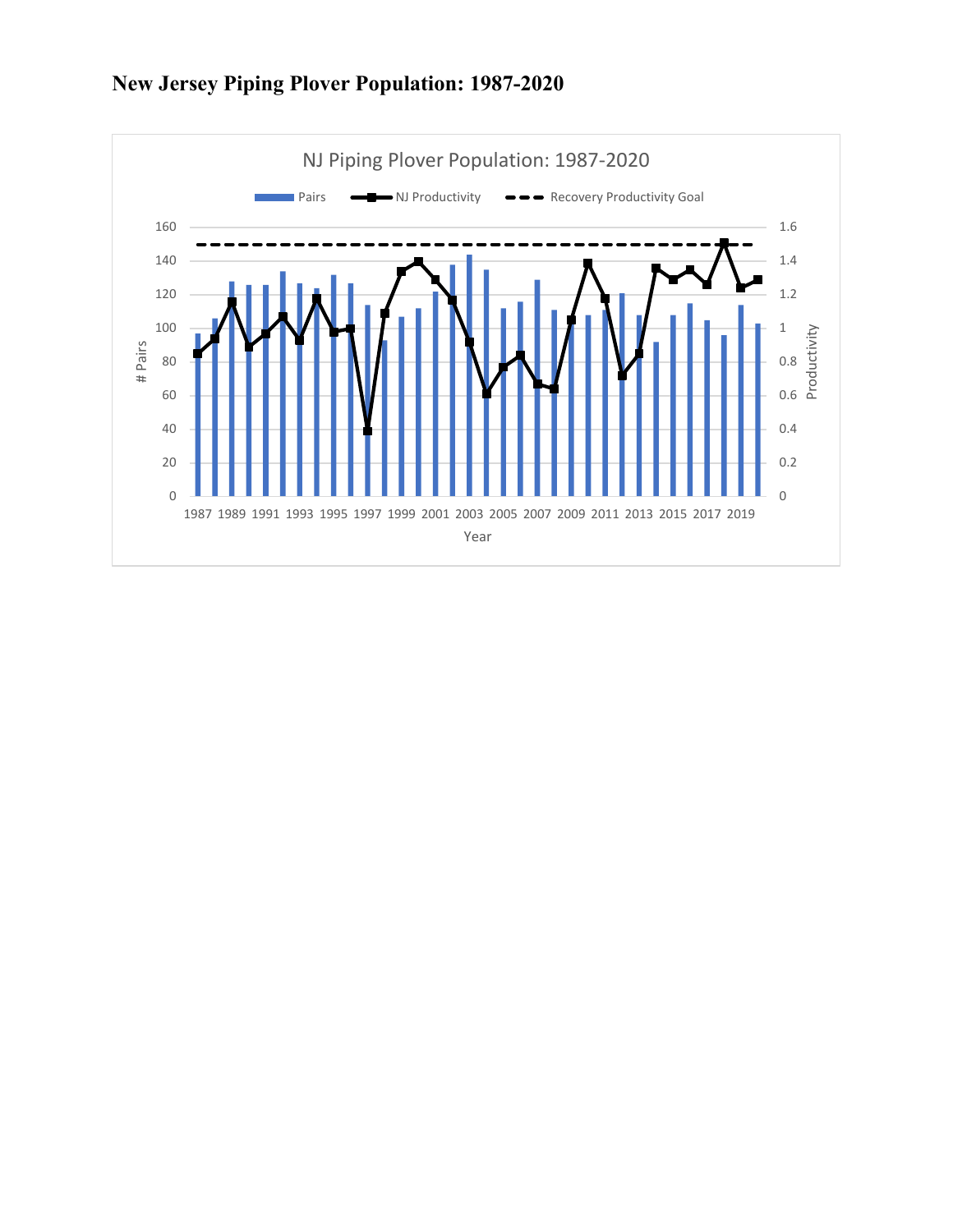# **Black Skimmer Nesting Summary**

- Black Skimmer breeding bird counts were conducted every week at active sites from arrival (mid-May) until nesting ceased (September-October) on beaches along the Atlantic coast. Marsh islands were not surveyed, due to lack of resources and COVID restrictions. Ground surveys took place at ten sites and active nesting (at least one nest with eggs) was observed at four sites. These four sites were visited 3- 7x/week for management and outreach for the duration of the nesting season.
- A total of 2,197 adults were present at the active sites. This figure is the cumulative total of site counts that occurred in the peak survey period, which took place 7-13 August. The sum of the peak adult number from each site was 2,554. The larger the difference between these two numbers, the more likely it is there was failure at any given colony and then relocation/renesting to another colony and that does appear to have happened this year. As has now been the case since 2010, the majority (61%) of the state's known population was present at Seaview Harbor Marina (SHM) in Longport (1,340 peak adult count). However, the percent majority continued its downward trend, which peaked at 89% of the state's population in 2012. Skimmers were documented continuing to visit the sandy restored areas of marsh islands (Ring Island and Mordecai Island), but no nesting was documented this year.
- A peak count of 530 incubating adult Black Skimmers was tallied in the 3-9 July survey period. The incubation number was lower than might be expected given the number of adults present and was almost certainly lower than how many nested. As is generally the case, the vegetation at SHM blocked observers from garnering an accurate perimeter count of these ground nesters.
- Black Skimmer statewide productivity appeared to be low-moderate with 511 fledglings produced statewide. This translates to 0.96 fledglings/pair if calculated on the peak incubating adult count. If the peak period total adult number is halved and used as the pair count, the productivity is 0.40. The true rate is likely somewhere in the middle. Unlike 2019, when fledges were distributed more evenly around the state, SHM produced the bulk of the state's fledges, at 80%. Stone Harbor Point produced 20% and Point Pleasant Beach and Holgate produced no fledges. After a promising start at Point Pleasant Bech in 2019, the lack of productivity in 2020 was a disappointment. Depredation and human disturbance were the primary factors responsible for nest and chick loss at these sites.
- NJDFW and The Wetlands Institute (TWI) worked cooperatively to band 70 Black Skimmer nearfledglings, fledglings and adults on/around Stone Harbor Point and SHM. COVID greatly reduced the ability for staff to band birds, but this effort did represent the first time skimmers were banded at SHM. Nocturnal efforts for banding near-fledglings continued to be the preferred technique for this age group, but noose mats were used to good effect diurnally for fledglings and adults. Long-term goals of banding include better understanding of site fidelity and inter-state movements (particularly with New York breeding birds).
- Over the course of fall 2019 fall 2020, 98 individuals banded in NJ from 2016-2020 were observed either on migration or wintering grounds. Banded skimmers from MA (3), NY (25), Virginia (1), and North Carolina (1) were observed in NJ as migrants. A total of 270 skimmers have been banded in NJ since 2016.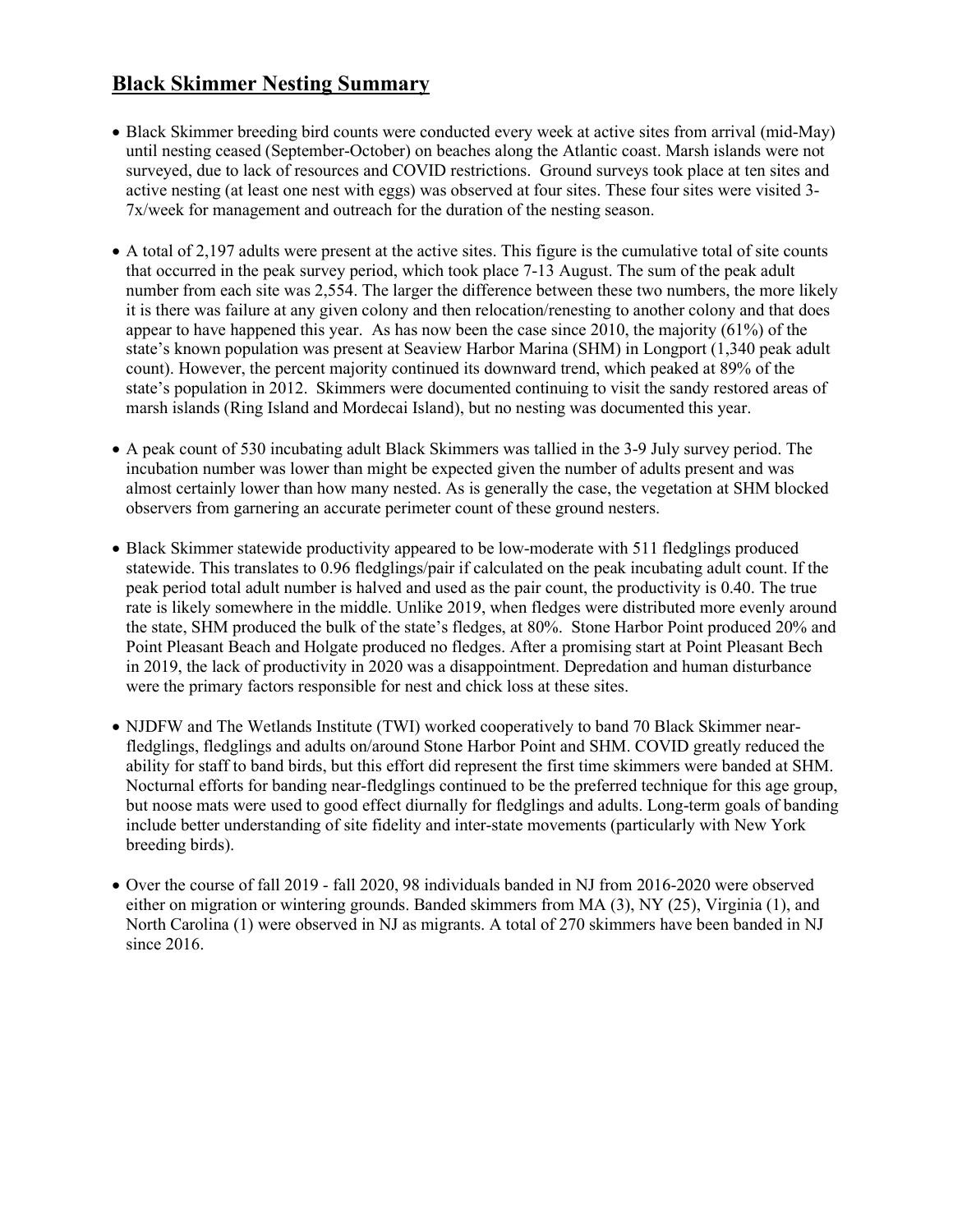| <b>SITE</b>                        | <b>Peak Total</b><br><b>Adult</b><br>Count | Peak<br>Incubating<br><b>Adult Count</b> | <b>Chicks</b><br>Fledged | Fledge<br>Rate |
|------------------------------------|--------------------------------------------|------------------------------------------|--------------------------|----------------|
| <b>Point Pleasant Beach</b>        | 109                                        | 25                                       | $\bf{0}$                 | 0.00           |
| <b>Holgate - South</b>             | 169                                        | 64                                       | 0                        | 0.00           |
| <b>Seaview Harbor Marina</b>       | 1340                                       | 253                                      | 408                      | 1.61           |
| <b>Stone Harbor Point</b>          | 936                                        | 297                                      | 103                      | 0.34           |
|                                    |                                            |                                          |                          |                |
| <b>NJDFW sites TOTAL</b>           | 2385                                       | 801                                      | 511                      | --             |
| <b>All NJ sites TOTAL</b>          | 2554                                       | 837                                      | 511                      | --             |
|                                    |                                            |                                          |                          |                |
| <b>Statewide Peak Window Count</b> | 2197                                       | 530                                      | --                       | --             |
|                                    | $(8/7 - 8/13)$                             | $(7/3 - 7/9)$                            |                          |                |
| # Active Sites                     | 4                                          |                                          |                          |                |

### **New Jersey Black Skimmer Nesting Summary by Site: 2020**

**"Fledge Rate"** equals the number of chicks fledged per incubating adult. This number should be considered an estimate as there is not a high degree of confidence in the incubating adult and fledge number as these data points are very difficult to collect. Because of this difficulty, there is no statewide fledge rate tallied here.

**"Peak Total Adult Count"** & **"Peak Incubating Adult Count"** are the highest adult counts observed at any point during the breeding season. **"Statewide Peak Window Count"** represents the highest tally for one one-week survey window. This species exhibits a high degree of intra-year movements so both numbers are important to understand the distribution of adults and habitat use (on site and state levels) in NJ.

The following sites had adults present during some surveys but nesting was not confirmed.

- Belmar Shark River Inlet
- Mantoloking
- Mordecai Island
- Ocean City North
- Ring Island
- Corson's Inlet State Park

*Please note that the data in the table is presented both in terms of peak tallies of each site and the peak counts statewide in a given survey window. It is presented by site so that the use of any given location can be understood. However, simply tallying these peaks can lead to double counting individuals since this species is known to use multiple sites in one year (e.g. a colony fails at one site and they re-nest at another site.) so the statewide peak window count is an effort to reduce that issue and add context to the site total figures.*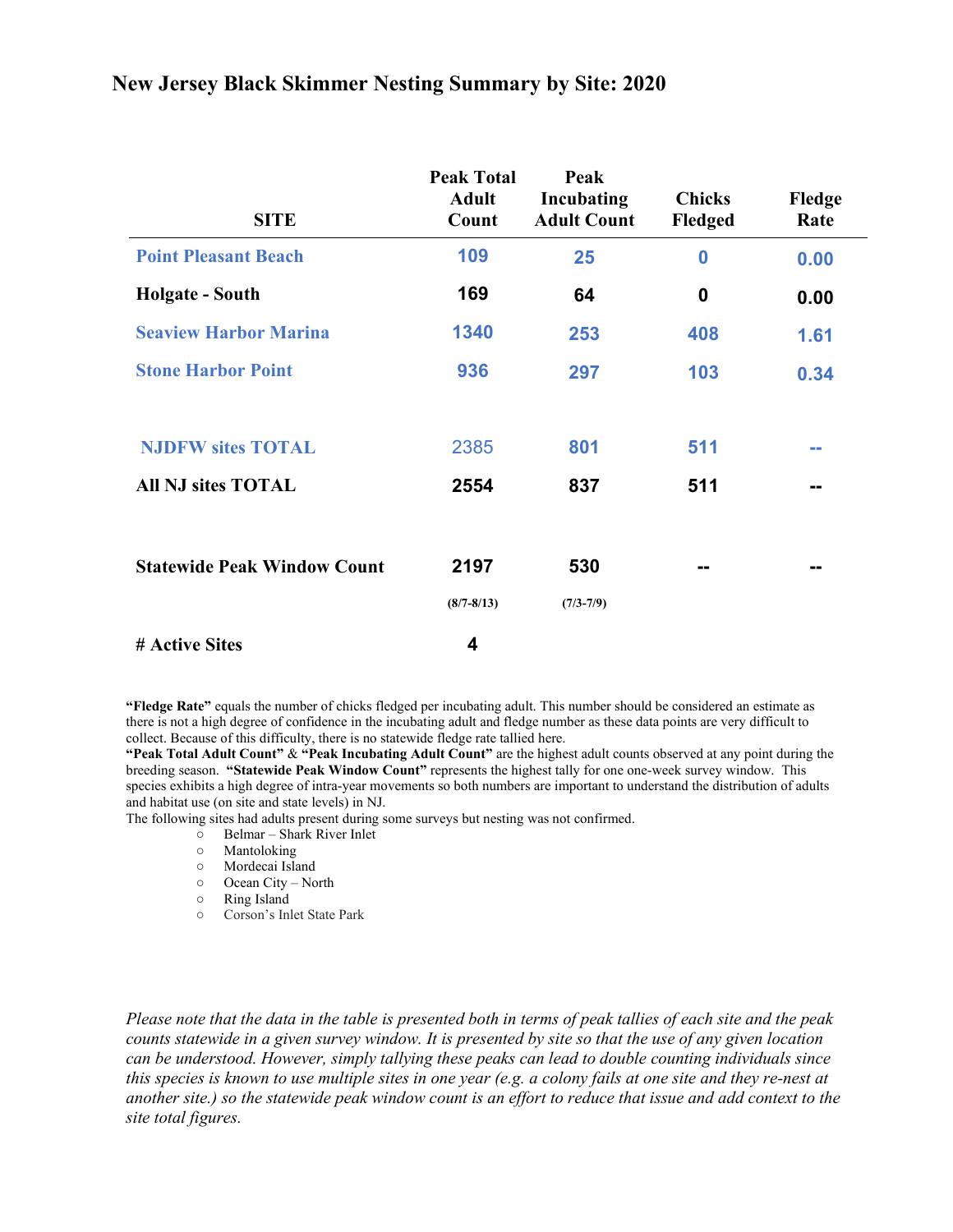

# **New Jersey Black Skimmer Population: 2011-2020**

*Note: The number of colonies only includes sites where active nesting was documented.*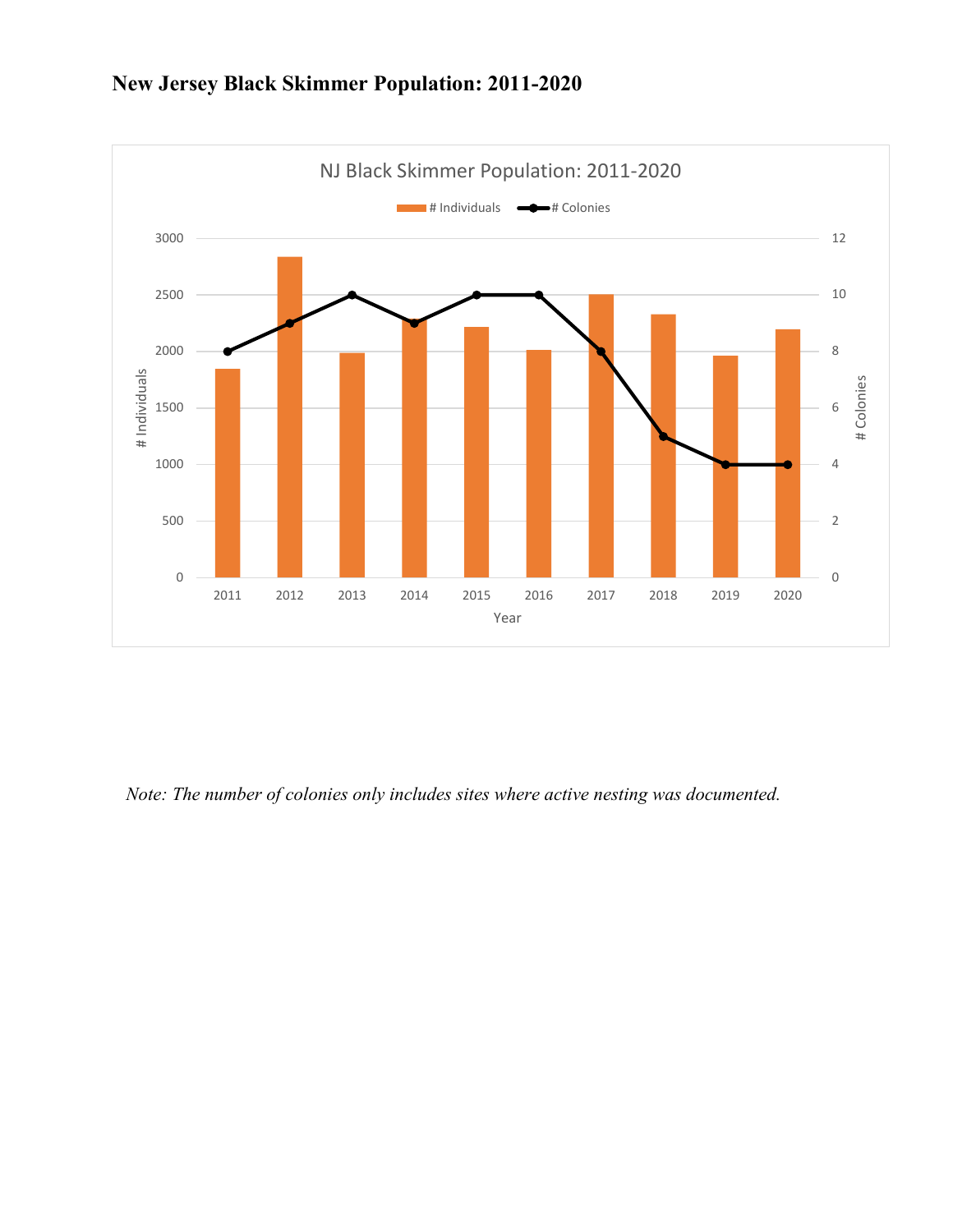## **Least Tern Nesting Summary**

- Least Tern breeding bird surveys were conducted every week from mid-May until the end of August at beaches along the Atlantic coast. Active colonies (those where > one pair was observed with eggs) were located at 18 sites and observations were made at these locations for the duration of the season. Sites were visited 3-7x/week for management and outreach for the duration of the nesting season. Due to COVID, monitoring of some sites with terns was not possible, so the population and colony numbers are likely underestimates.
- A total of 1,118 adults were present at these sites (based on a cumulative total of peak site counts that occurred in the 12-18 June survey period). The summed peak adult number from each site was 1,515. A large difference between these two numbers can suggest failure at a given colony and then relocation/renesting to another colony, which given the data and on-the-ground observations appears to have happened in 2020.
- A peak (census period of 19-25 June) of 586 adult Least Terns were observed incubating. Productivity was low for Least Terns with 124 fledglings produced statewide (0.21 fledglings/pair, based on the peak number of incubating adults).
- The population was distributed fairly evenly throughout the state and six colonies had  $>100$  adults. The largest colony was at Holgate - South, with 293 adults on its peak count, followed by Holgate - North with 220 adults at its peak. These two colonies very likely had a fair bit of exchange. The next largest colony was at Point Pleasant Beach with 205 adults at its peak. After a promising start in 2019, Point Pleasant Beach's productivity (16 fledglings) was a disappointment.
- Predators continue to be the primary limiting factor for this species. Every colony sustained catastrophic or near catastrophic loss by predators, causing the birds to renest multiple times. Due to their colonial and garrulous nature, they are easily located by predators. As with all terns, they will dive-bomb intruders, but their diminutive size often makes their defenses unsuccessful against their predators, who are generally much larger. Species managers are continuing to work on addressing this issue, not only through predator removal but also considering other options to manage predation. This has proven to be an especially difficult issue for this species.
- Please note that the data in the following table is presented both in terms of peak tallies of each site *and* the peak counts statewide in a given survey window. It is presented by site so that the use of any given location can be understood. However, simply tallying these peaks can lead to double counting individuals since this species is known to use multiple sites in one year (e.g. a colony fails at one site and they re-nest at another site.) so the statewide peak window count is an effort to reduce that issue and add context to the site total figures.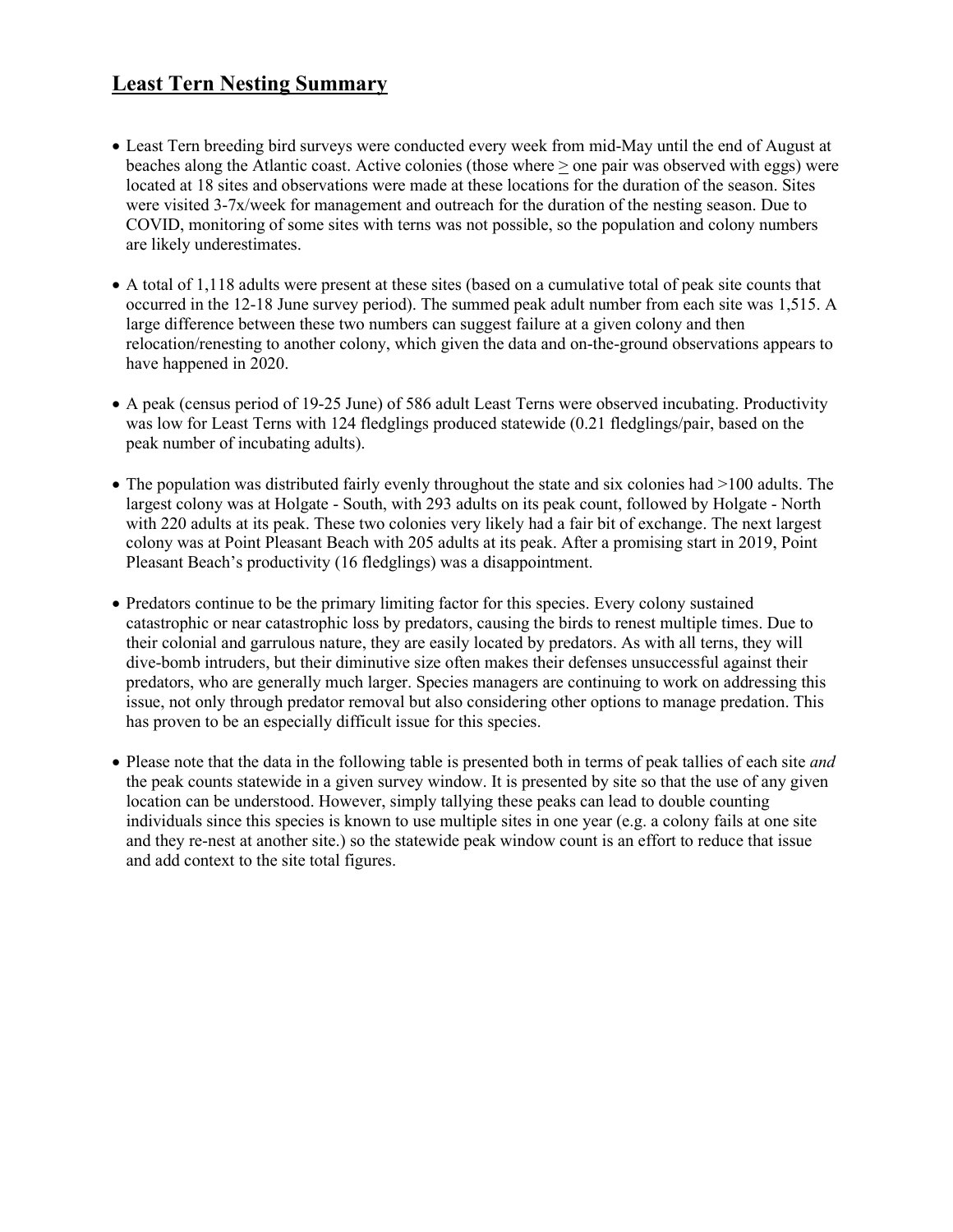|                                                                  | <b>Site Peak</b><br><b>Total</b><br><b>Adult</b> | <b>Site Peak</b><br>Incubating<br><b>Adult</b> | <b>Chicks</b>  | Fledge |
|------------------------------------------------------------------|--------------------------------------------------|------------------------------------------------|----------------|--------|
| <b>SITE</b>                                                      | Count<br>14                                      | Count<br>11                                    | Fledged        | Rate   |
| <b>Sandy Hook - North Beach Rec</b><br><b>Sea Bright - North</b> | 100                                              | 63                                             | 3              | 0.05   |
| <b>Monmouth Beach - North/SBSO</b>                               | 27                                               | 4                                              | 0              | 0.00   |
| <b>Seven Presidents County Park</b>                              | 29                                               | 6                                              | 0              | 0.00   |
| <b>Belmar – Shark River Inlet</b>                                | 57                                               | 16                                             | $\overline{0}$ | 0.00   |
| <b>Point Pleasant Beach</b>                                      | 205                                              | 132                                            | 16             | 0.12   |
| <b>Mantoloking</b>                                               | 75                                               | 40                                             | 4              | --     |
| <b>EB Forsythe NWR</b>                                           |                                                  |                                                |                |        |
| $Holgate - North$                                                | 220                                              | 81                                             | 20             | 0.25   |
| $Holgate - South$                                                | 283                                              | 167                                            | 21             | 0.13   |
| Little Beach                                                     | $\overline{2}$                                   | $\overline{2}$                                 | 0              | 0.00   |
| <b>North Brigantine Natural Area</b>                             | $\overline{7}$                                   | $\overline{7}$                                 | 0              | 0.00   |
| <b>Malibu Beach WMA</b>                                          | 38                                               | 6                                              | $\overline{7}$ | 1.17   |
| <b>Ocean City - North</b>                                        | 197                                              | 138                                            | 36             | 0.26   |
| <b>Corson's Inlet State Park</b>                                 | 117                                              | 56                                             | 9              | 0.16   |
| <b>Strathmere Natural Area</b>                                   | 86                                               | 44                                             | 0              | 0.00   |
| <b>Stone Harbor Point</b>                                        | 84                                               | 61                                             | 0              | 0.00   |
| <b>Cape May City - Poverty Beach</b>                             | 4                                                | 2                                              | 0              | 0.00   |
| <b>Cape May Meadows - TNC</b>                                    | 81                                               | 19                                             | 8              | 0.42   |
| <b>NJDFW sites TOTAL</b>                                         | 1026                                             | 575                                            | 75             |        |
| <b>All NJ sites TOTAL</b>                                        | 1515*                                            | 855                                            | 124            |        |
| <b>Statewide Peak Window Count</b>                               | 1118<br>$(6/12 - 6/18)$                          | 586<br>$(6/19 - 6/25)$                         |                |        |
| # Active Sites                                                   | 18                                               |                                                |                |        |

## **New Jersey Least Tern Nesting Summary by Site: 2020**

● **"Fledge Rate"** equals the number of chicks fledged per incubating adult. This number should be considered an estimate as there is not a high degree of confidence in the incubating adult and fledge numbers. As these data points are very difficult to collect.

● **"Peak Total Adult Count"** & **"Peak Incubating Adult Count"** are the highest adult counts observed at any point during the breeding season. **"Statewide Peak Window Count"** represents the highest tally for one two-week survey window. This species exhibits a high degree of intra-year movements so both numbers are important to understand the distribution of adults and habitat use (on site and state levels) in NJ.

● There were adults present at multiple sites in the state during one or more survey periods, but they are not included here as no nesting was ever confirmed and for space constraints.

● \* This tally uses a peak for Holgate provided by the cooperator (392) and not the individual tallies of the north and south sub-colonies presented here. Substantial interplay between the sub-colonies was observed so simply summing would lead to a known overestimate.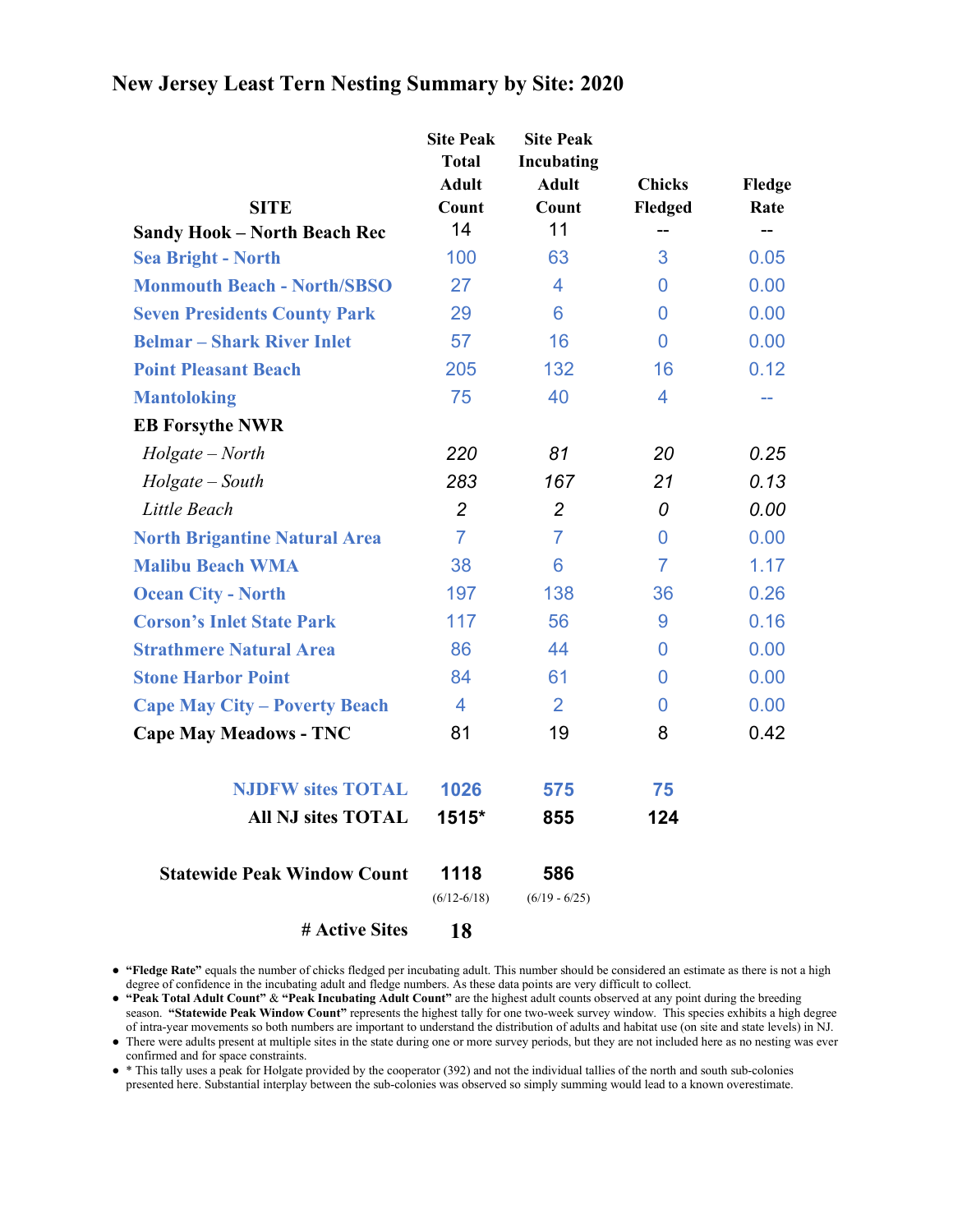

# **New Jersey Least Tern population: 2011-2020**

*Note: The number of colonies only includes sites where active nesting was documented.*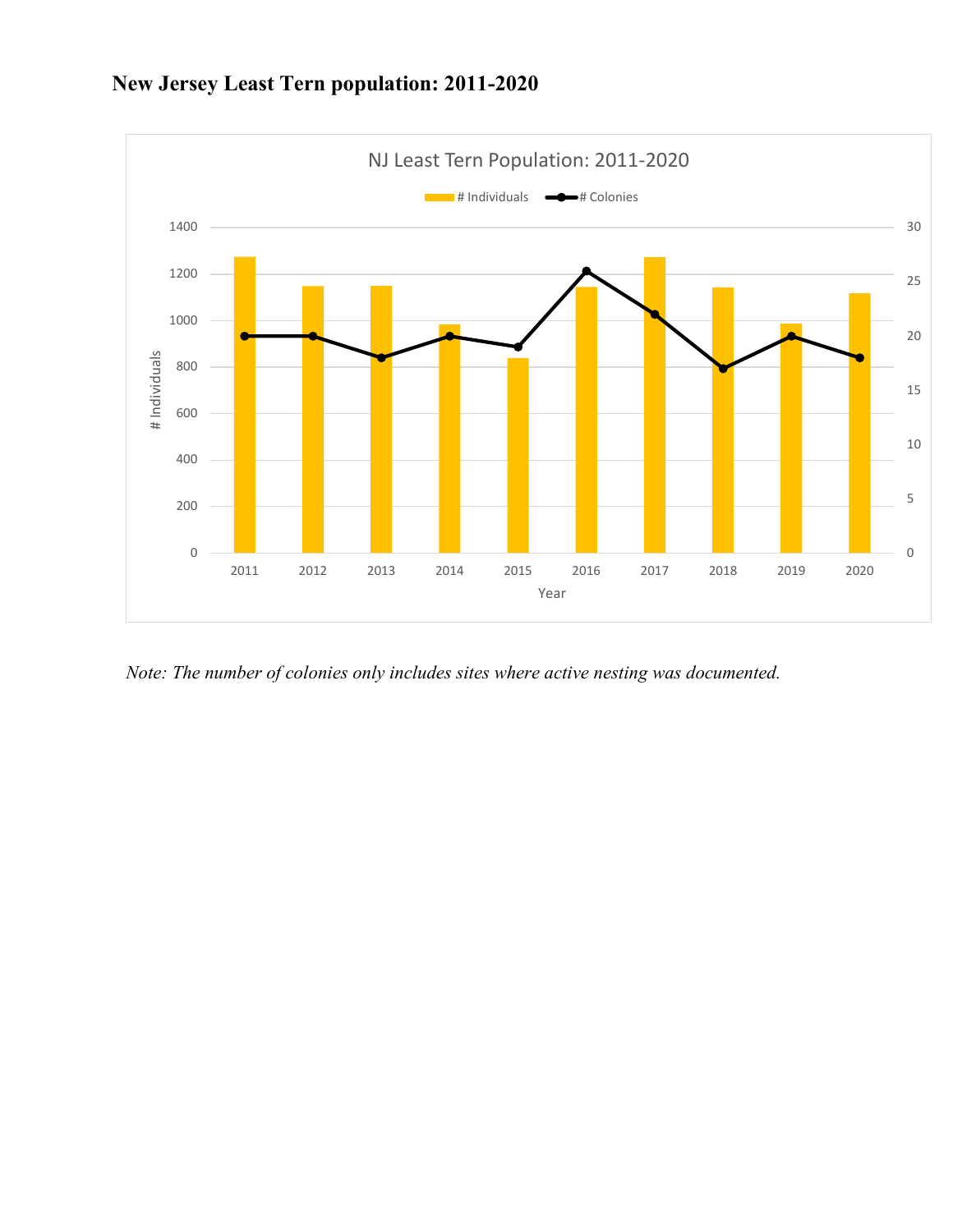### **American Oystercatcher Nesting Summary**

- Although American Oystercatchers are a management priority in areas of high human disturbance, resource limitations dictate that the data collected on this non-listed species is neither comprehensive to the state (it is well known that many individuals nest in the marsh, but the vast majority are not tracked) nor is the data broken down in the same way it is for the listed species. The sites listed in the table were visited anytime from 1x/week (or less) to 7x/week.
- There was another increase in the number of pairs that were monitored by NJDFW and partners compared to 2019 (152 vs.148 pairs). However, since there is not an ability to monitor all the pairs in the state, it is difficult to put this into context (COVID halted a planned 2020 effort to aerially survey the marsh islands to better estimate the state's population. It is currently rescheduled for 2021). The nesting sites with the highest pair numbers on the beach strand were Holgate (36), Stone Harbor Point (26), Sandy Hook (20), and Little Beach (13). An eleven pair increase at Holgate (compared to 2019) was notable and it is not clear whether this suggests more adults in the state's population or adults migrating away from marsh island nesting areas. Of the 152 pairs, just 55 pairs (36%) hatched at least one egg.
- There were 291 nesting attempts but only 55 nests hatched (19%). Of the failed nests, 48% were lost to predators, 35% to an undetermined cause (many of these are likely predators, but there was not enough evidence to confirm), and 17% to flooding.
- The American Oystercatcher Working Group recommends a goal of 0.50 fledglings/pair and the reproductive output of monitored pairs was 0.34 fledglings/pair. It is difficult to pinpoint the cause of chick loss, but it is almost certainly driven by predators. Counterintuitively, the most natural sites did not have the highest fledge rates. There are likely many reasons for this, including that some sites with only one pair (and no other BNB species) may fly under the radar of many predators, who likely are spending more time in the natural areas, where food of all types is more prevalent.
- NJDFW and The Wetlands Institute banded American Oystercatchers, although COVID impacted the ability to do this at the scale that was planned. In total, 20 individuals were banded.
- Of the four species, American Oystercatchers show the greatest elasticity in their nesting, utilizing natural areas of marsh islands and beaches. However, they also are using more atypical areas – highly groomed beaches, rooftops, and grassy strips in parking lots among them. NJDFW and SUNY-ESF ran a preliminary analysis to help explain site selection in non-natural areas and discovered some landscape features that may be driving nesting in these areas. They expect to release these findings, as they are finalized, over the coming months.
- Marine debris is an ever-present problem for all beach-nesting bird species but oystercatcher is the most frequent victim of fishing line entanglements, likely due to its proclivity for foraging on jetties. Their legs get tangled but they can still fly, making them exceptionally difficult to trap if they are not associated with a nest or chicks (which can be used as a lure). If the line is not removed, observers note the legs getting increasingly swollen and infected and then the bird disappears, presumably because it perished. It is a frustrating issue because if the bird is trapped, treatment in the field (removing the line and applying medication to any cuts or wounds) can be highly effective. Few individuals have required follow-up with a rehabilitator post-capture. NJDFW has increased educational efforts on this issue and is actively testing methods to trap hard-to-capture entangled birds. In 2020, whoosh nets and net guns were used to attempt trapping this species, and other BNB, that were entangled. This is an area that still needs further work to identify the most successful options.